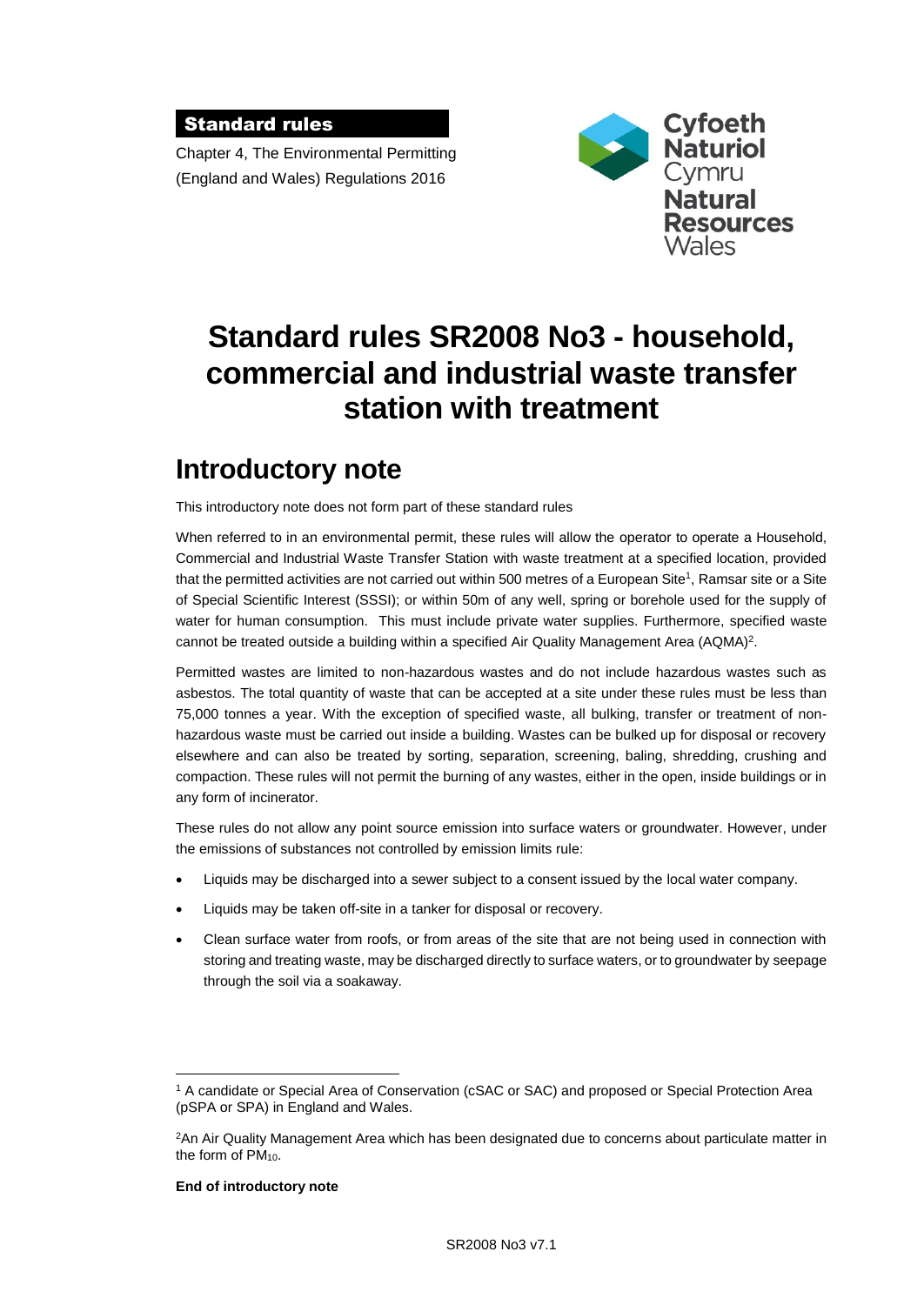# **Rules**

# **1 – Management**

## **1.1 General management**

- 1.1.1 The operator shall manage and operate the activities:
	- (a) in accordance with a written management system that identifies and minimises risks of pollution, including those arising from operations, maintenance, accidents, incidents, non-conformances, closure and those drawn to the attention of the operator as a result of complaints; and
	- (b) using sufficient competent persons and resources.
- 1.1.2 Records demonstrating compliance with rule 1.1.1 shall be maintained.
- 1.1.3 Any persons having duties that are or may be affected by the matters set out in these standard rules shall have convenient access to a copy of them kept at or near the place where those duties are carried out.
- 1.1.4 The operator shall comply with the requirements of an approved competence scheme.

### **1.2 Avoidance, recovery and disposal of wastes produced by the activities**

- 1.2.1 The operator shall take appropriate measures to ensure that:
	- (a) the waste hierarchy referred to in Article 4 of the Waste Framework Directive is applied to the generation of waste by the activities; and
	- (b) any waste generated by the activities is treated in accordance with the waste hierarchy referred to in Article 4 of the Waste Framework Directive; and
	- (c) where disposal is necessary, this is undertaken in a manner which minimises its impact on the environment.
- 1.2.2 The operator shall review and record at least every four years whether changes to those measures should be made and take any further appropriate measures identified by a review.

# **2 – Operations**

## **2.1 Permitted activities**

2.1.1 The operator is only authorised to carry out the activities specified in table 2.1 below ("the activities").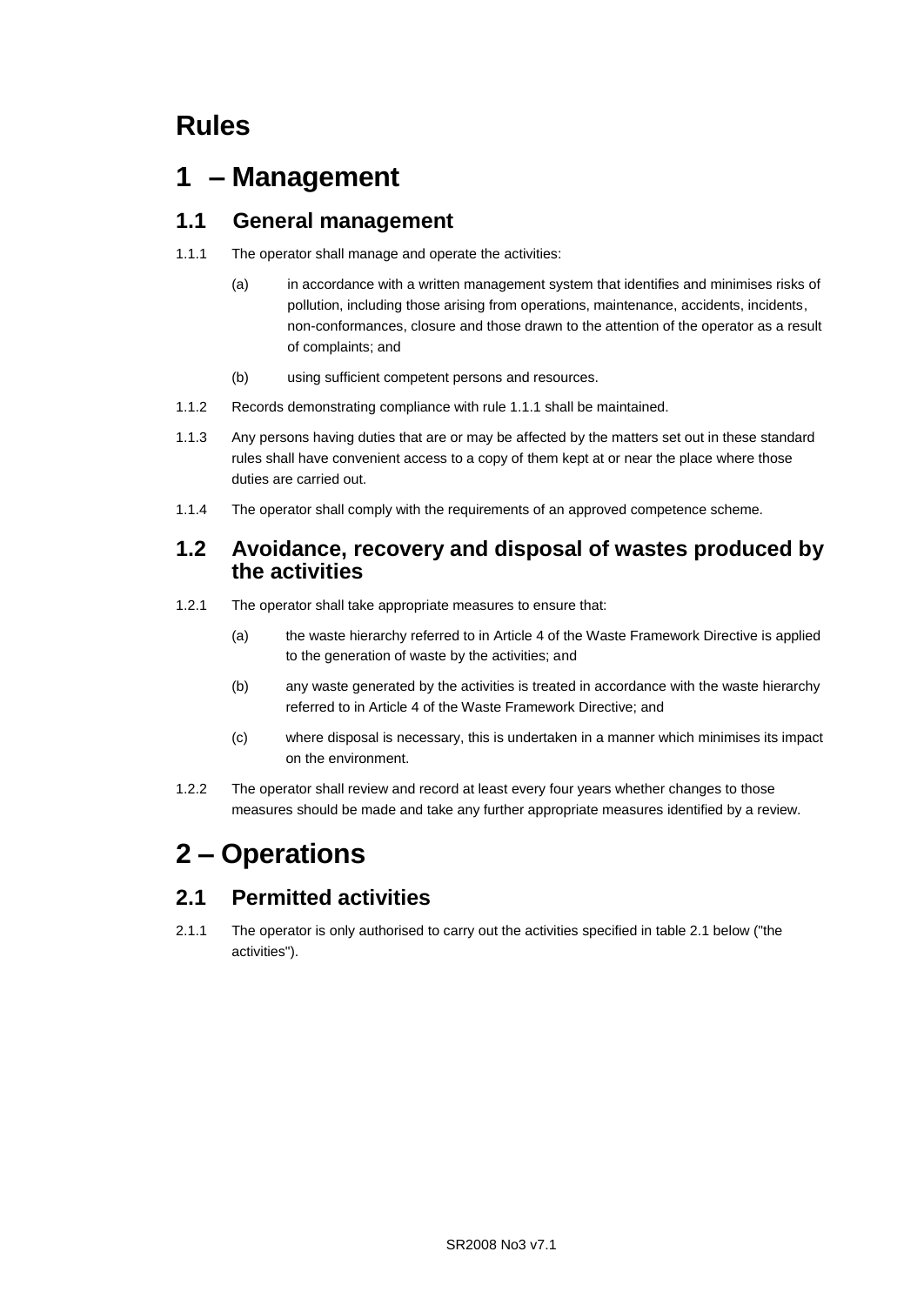| <b>Table 2.1 activities</b>                                                                                                                                                                                         |                                                                                                                                                                                                                          |
|---------------------------------------------------------------------------------------------------------------------------------------------------------------------------------------------------------------------|--------------------------------------------------------------------------------------------------------------------------------------------------------------------------------------------------------------------------|
| <b>Description of activities</b>                                                                                                                                                                                    | <b>Limits of activities</b>                                                                                                                                                                                              |
| D15: Storage pending any of the operations<br>numbered D1 to D14 (excluding temporary<br>storage, pending collection, on the site where it is<br>produced)                                                          | Treatment consisting only of manual sorting,<br>separation, screening, baling, shredding, crushing<br>or compaction of waste into different components<br>for disposal, (no more than 50 tonnes per day) or<br>recovery. |
| R13: Storage of wastes pending any of the<br>operations numbered R1 to R12 (excluding<br>temporary storage, pending collection, on the site<br>where it is produced)                                                | No more than a total of 50 tonnes of intact and<br>shredded waste vehicle tyres (waste codes 16 01<br>03 and 19 12 04) shall be stored at the site.                                                                      |
| D14: Repackaging prior to submission to any of<br>the operations numbered D1 to 13                                                                                                                                  |                                                                                                                                                                                                                          |
| D9: Physico-chemical treatment not specified<br>elsewhere in Annex IIA which results in final<br>compounds or mixtures which are discarded by<br>means of any of the operations numbered D1 to<br>D8 and D10 to D12 |                                                                                                                                                                                                                          |
| R3: Recycling/reclamation of organic substances<br>which are not used as solvents                                                                                                                                   |                                                                                                                                                                                                                          |
| R4: Recycling/reclamation of metals and metal<br>compounds                                                                                                                                                          |                                                                                                                                                                                                                          |
| R5: Recycling/reclamation of other inorganic<br>materials                                                                                                                                                           |                                                                                                                                                                                                                          |

### **2.2 Waste acceptance**

- 2.2.1 Waste shall only be accepted if:
	- (a) it is of a type and quantity listed in table 2.2 below; and
	- (b) it conforms to the description in the documentation supplied by the producer and holder.

#### **Table 2.2. Waste types and quantities**

#### **Maximum Quantities**

The total quantity of waste accepted at the site shall be less than 75,000 tonnes a year.

#### **Exclusions**

Wastes having any of the following characteristics shall not be accepted:

- Consisting solely or mainly of dusts, powders or loose fibres
- Wastes that are in a form which is either sludge or liquid.

**Waste Code Description**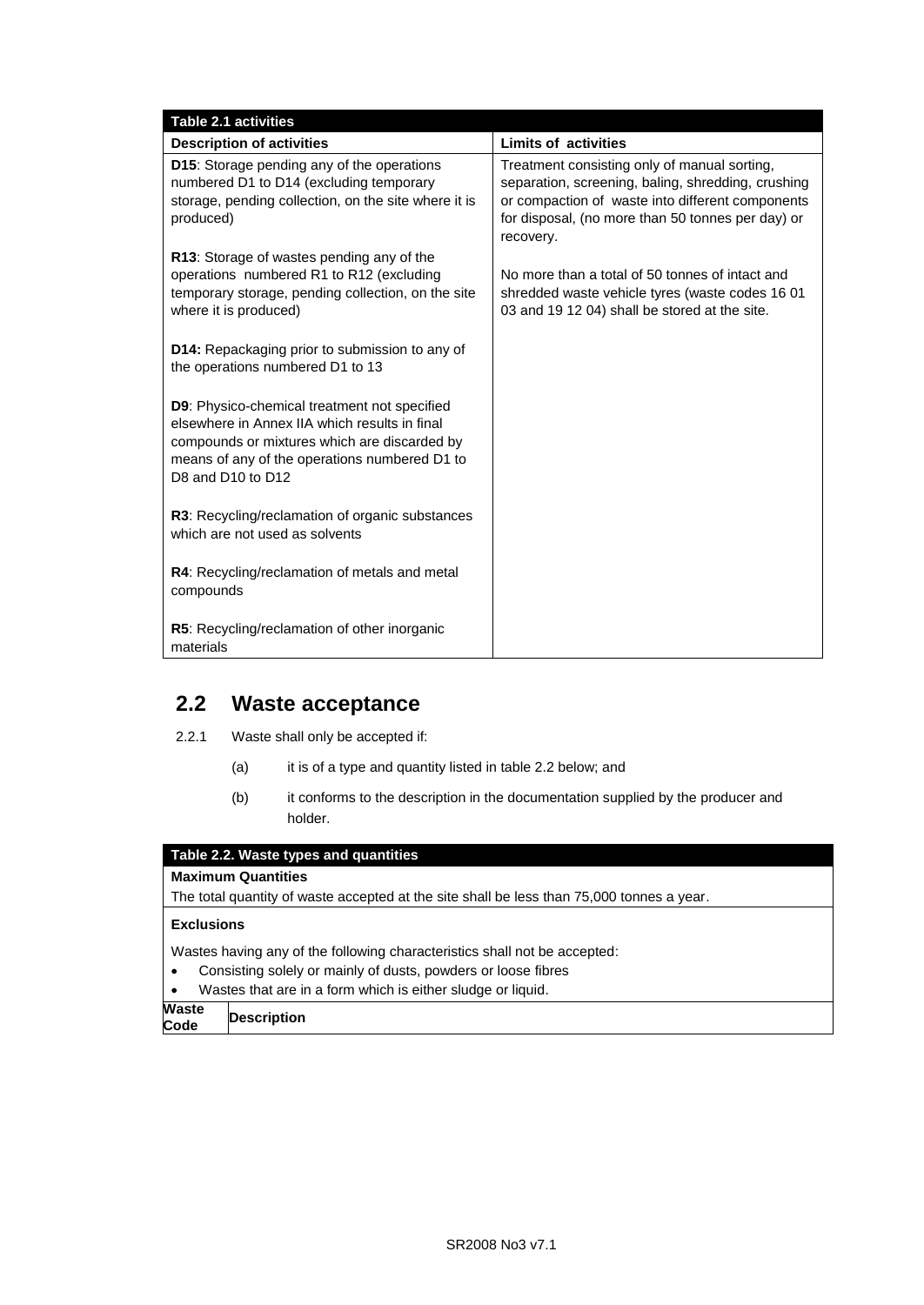|          | Table 2.2. Waste types and quantities                                                                                                                                                                                |
|----------|----------------------------------------------------------------------------------------------------------------------------------------------------------------------------------------------------------------------|
| 01       | WASTES RESULTING FROM EXPLORATION, MINING, QUARRYING, AND PHYSICAL AND<br><b>CHEMICAL TREATMENT OF MINERALS</b>                                                                                                      |
| 01 01    | wastes from mineral excavation                                                                                                                                                                                       |
| 01 01 01 | wastes from mineral metalliferous excavation                                                                                                                                                                         |
| 01 01 02 | wastes from mineral non-metalliferous excavation                                                                                                                                                                     |
| 01 03    | wastes from physical and chemical processing of metalliferous minerals                                                                                                                                               |
| 01 03 06 | tailings other than those mentioned in 01 03 04 and 01 03 05                                                                                                                                                         |
| 01 03 09 | red mud from alumina production other than the wastes mentioned in 01 03 07                                                                                                                                          |
| 01 04    | wastes from physical and chemical processing of non-metalliferous minerals                                                                                                                                           |
| 01 04 08 | waste gravel and crushed rocks other than those mentioned in 01 04 07                                                                                                                                                |
| 01 04 09 | waste sand and clays                                                                                                                                                                                                 |
| 01 04 11 | wastes from potash and rock salt processing other than those mentioned in 01 04 07                                                                                                                                   |
| 01 04 12 | tailings and other wastes from washing and cleaning of minerals other than those mentioned in 01<br>04 07 and 01 04 11                                                                                               |
|          | 01 04 13 wastes from stone cutting and sawing other than those mentioned in 01 04 07                                                                                                                                 |
| 02       | WASTES FROM AGRICULTURE, HORTICULTURE, AQUACULTURE, FORESTRY, HUNTING<br>AND FISHING, FOOD PREPARATION AND PROCESSING                                                                                                |
| 02 01    | wastes from agriculture, horticulture, aquaculture, forestry, hunting and fishing                                                                                                                                    |
| 02 01 03 | blant-tissue waste                                                                                                                                                                                                   |
| 02 01 04 | waste plastics (except packaging)                                                                                                                                                                                    |
| 02 01 07 | wastes from forestry                                                                                                                                                                                                 |
| 02 01 10 | waste metal                                                                                                                                                                                                          |
| 02 02    | wastes from the preparation and processing of meat, fish and other foods of animal origin                                                                                                                            |
| 02 02 03 | materials unsuitable for consumption or processing                                                                                                                                                                   |
| 02 03    | wastes from fruit, vegetables, cereals, edible oils, cocoa, coffee, tea and tobacco<br>preparation and processing; conserve production; yeast and yeast extract production,<br>molasses preparation and fermentation |
| 02 03 04 | materials unsuitable for consumption or processing                                                                                                                                                                   |
| 02 04    | wastes from sugar processing                                                                                                                                                                                         |
| 02 04 01 | soil from cleaning and washing beet                                                                                                                                                                                  |
| 02 04 02 | off-specification calcium carbonate                                                                                                                                                                                  |
| 02 05    | wastes from the dairy products industry                                                                                                                                                                              |
| 02 05 01 | materials unsuitable for consumption or processing                                                                                                                                                                   |
| 02 06    | wastes from the baking and confectionery industry                                                                                                                                                                    |
| 02 06 01 | materials unsuitable for consumption or processing                                                                                                                                                                   |
| 02 06 02 | wastes from preserving agents                                                                                                                                                                                        |
| 02 07    | wastes from the production of alcoholic and non-alcoholic beverages (except coffee, tea<br>and cocoa)                                                                                                                |
| 02 07 01 | wastes from washing, cleaning and mechanical reduction of raw materials                                                                                                                                              |
| 02 07 02 | wastes from spirits distillation                                                                                                                                                                                     |
| 02 07 04 | materials unsuitable for consumption or processing                                                                                                                                                                   |
| 03       | WASTES FROM WOOD PROCESSING AND THE PRODUCTION OF PANELS AND<br>FURNITURE, PULP, PAPER AND CARDBOARD                                                                                                                 |
| 03 01    | wastes from wood processing and the production of panels and furniture                                                                                                                                               |
| 03 01 01 | waste bark and cork                                                                                                                                                                                                  |
| 03 01 05 | sawdust, shavings, cuttings, wood, particle board and veneer other than those mentioned in 03<br>01 04                                                                                                               |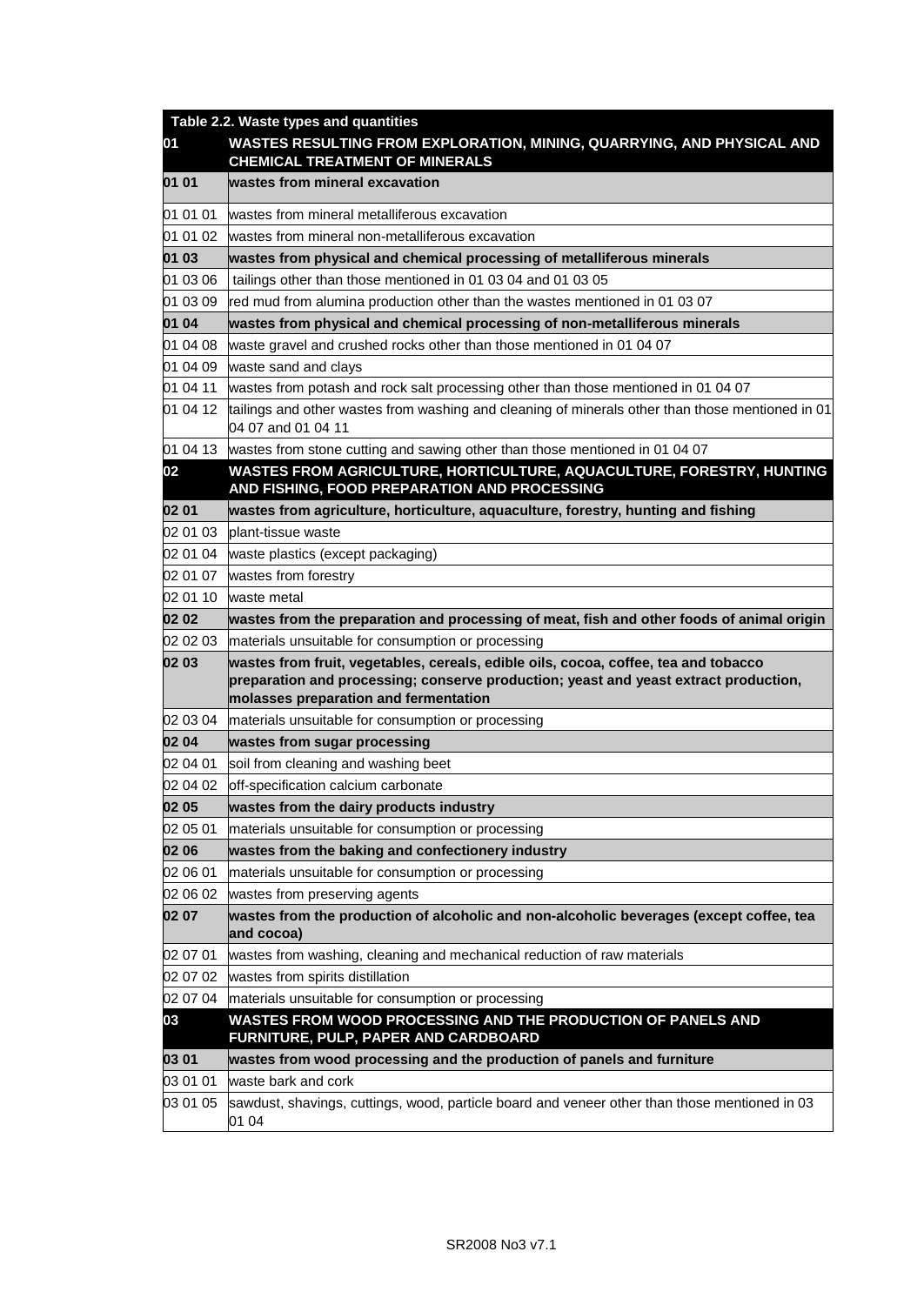| 03 03                            | wastes from pulp, paper and cardboard production and processing                                                                                                                                                                                      |
|----------------------------------|------------------------------------------------------------------------------------------------------------------------------------------------------------------------------------------------------------------------------------------------------|
| 03 03 01                         | waste bark and wood                                                                                                                                                                                                                                  |
| 03 03 07                         | mechanically separated rejects from pulping of waste paper and cardboard                                                                                                                                                                             |
| 03 03 08                         | wastes from sorting of paper and cardboard destined for recycling                                                                                                                                                                                    |
| 03 03 10                         | fibre rejects, fibre-, filler- and coating-sludges from mechanical separation                                                                                                                                                                        |
| 04                               | WASTES FROM THE LEATHER, FUR AND TEXTILE INDUSTRIES                                                                                                                                                                                                  |
| 04 01                            | wastes from the leather and fur industry                                                                                                                                                                                                             |
| 04 01 08                         | waste tanned leather (blue sheetings, shavings, cuttings, buffing dust) containing chromium                                                                                                                                                          |
| 04 01 09                         | wastes from dressing and finishing                                                                                                                                                                                                                   |
| 04 02                            | wastes from the textile industry                                                                                                                                                                                                                     |
| 04 02 21                         | wastes from unprocessed textile fibres                                                                                                                                                                                                               |
| 04 02 22                         | wastes from processed textile fibres                                                                                                                                                                                                                 |
| 06                               | <b>WASTES FROM INORGANIC CHEMICAL PROCESSES</b>                                                                                                                                                                                                      |
| 06 09                            | wastes from the MSFU of phosphorous chemicals and phosphorous chemical processes                                                                                                                                                                     |
| 06 09 02                         | phosphorous slag                                                                                                                                                                                                                                     |
| 06 09 04                         | calcium-based reaction wastes other than those mentioned in 06 09 03                                                                                                                                                                                 |
| 06 11                            | wastes from the manufacture of inorganic pigments and opacificiers                                                                                                                                                                                   |
| 06 11 01                         | calcium-based reaction wastes from titanium dioxide production                                                                                                                                                                                       |
| 07                               | <b>WASTES FROM ORGANIC CHEMICAL PROCESSES</b>                                                                                                                                                                                                        |
| 07 02                            | wastes from the MFSU of plastics, synthetic rubber and man-made fibres                                                                                                                                                                               |
|                                  | 07 02 13 waste plastic                                                                                                                                                                                                                               |
| 09                               | <b>WASTES FROM THE PHOTOGRAPHIC INDUSTRY</b>                                                                                                                                                                                                         |
| 09 01                            | wastes from the photographic industry                                                                                                                                                                                                                |
| 09 01 07                         | photographic film and paper containing silver or silver compounds                                                                                                                                                                                    |
| 09 01 08                         | photographic film and paper free of silver or silver compounds                                                                                                                                                                                       |
| 09 01 10                         | single-use cameras without batteries                                                                                                                                                                                                                 |
|                                  | 09 01 12 single-use cameras containing batteries other than those mentioned in 09 01 11                                                                                                                                                              |
| 10                               | WASTES FROM THERMAL PROCESSES                                                                                                                                                                                                                        |
| 10 01                            | wastes from power stations and other combustion plants (except 19)                                                                                                                                                                                   |
| 10 01 01                         | bottom ash, slag and boiler dust (excluding boiler dust mentioned in 10 01 04)                                                                                                                                                                       |
| 10 01 05                         | calcium-based reaction wastes from flue-gas desulphurisation in solid form                                                                                                                                                                           |
| 10 01 07                         | calcium-based reaction wastes from flue-gas desulphurisation in sludge form                                                                                                                                                                          |
| 10 01 15                         | bottom ash, slag and boiler dust from co-incineration other than those mentioned in 10 01 14                                                                                                                                                         |
| 10 01 19                         | wastes from gas cleaning other than those mentioned in 10 01 05, 10 01 07 and 10 01 18                                                                                                                                                               |
| 10 01 24                         | sands from fluidised beds                                                                                                                                                                                                                            |
| 10 02                            | wastes from the iron and steel industry                                                                                                                                                                                                              |
| 10 02 01                         | wastes from the processing of slag                                                                                                                                                                                                                   |
| 10 02 02                         | unprocessed slag                                                                                                                                                                                                                                     |
| 10 02 08                         | solid wastes from gas treatment other than those mentioned in 10 02 07                                                                                                                                                                               |
| 10 02 10                         | mill scales                                                                                                                                                                                                                                          |
| 10 02 14                         | filter cakes from gas treatment other than those mentioned in 10 02 13                                                                                                                                                                               |
| 10 02 15                         | other filter cakes                                                                                                                                                                                                                                   |
| 10 03                            | wastes from aluminium thermal metallurgy                                                                                                                                                                                                             |
| 10 03 02                         | anode scraps                                                                                                                                                                                                                                         |
| 10 03 05                         | waste alumina                                                                                                                                                                                                                                        |
| 10 03 16                         | skimmings other than those mentioned in 10 03 15                                                                                                                                                                                                     |
| 10 03 18                         | carbon-containing wastes from anode manufacture other than those mentioned in 10 03 17                                                                                                                                                               |
| 10 03 24                         | solid wastes from gas treatment other than those mentioned in 10 03 23                                                                                                                                                                               |
|                                  |                                                                                                                                                                                                                                                      |
|                                  |                                                                                                                                                                                                                                                      |
|                                  |                                                                                                                                                                                                                                                      |
| 10 03 26<br>10 03 28<br>10 03 30 | filter cakes from gas treatment other than those mentioned in 10 03 25<br>wastes from cooling-water treatment other than those mentioned in 10 03 27<br>wastes from treatment of salt slags and black drosses other than those mentioned in 10 03 29 |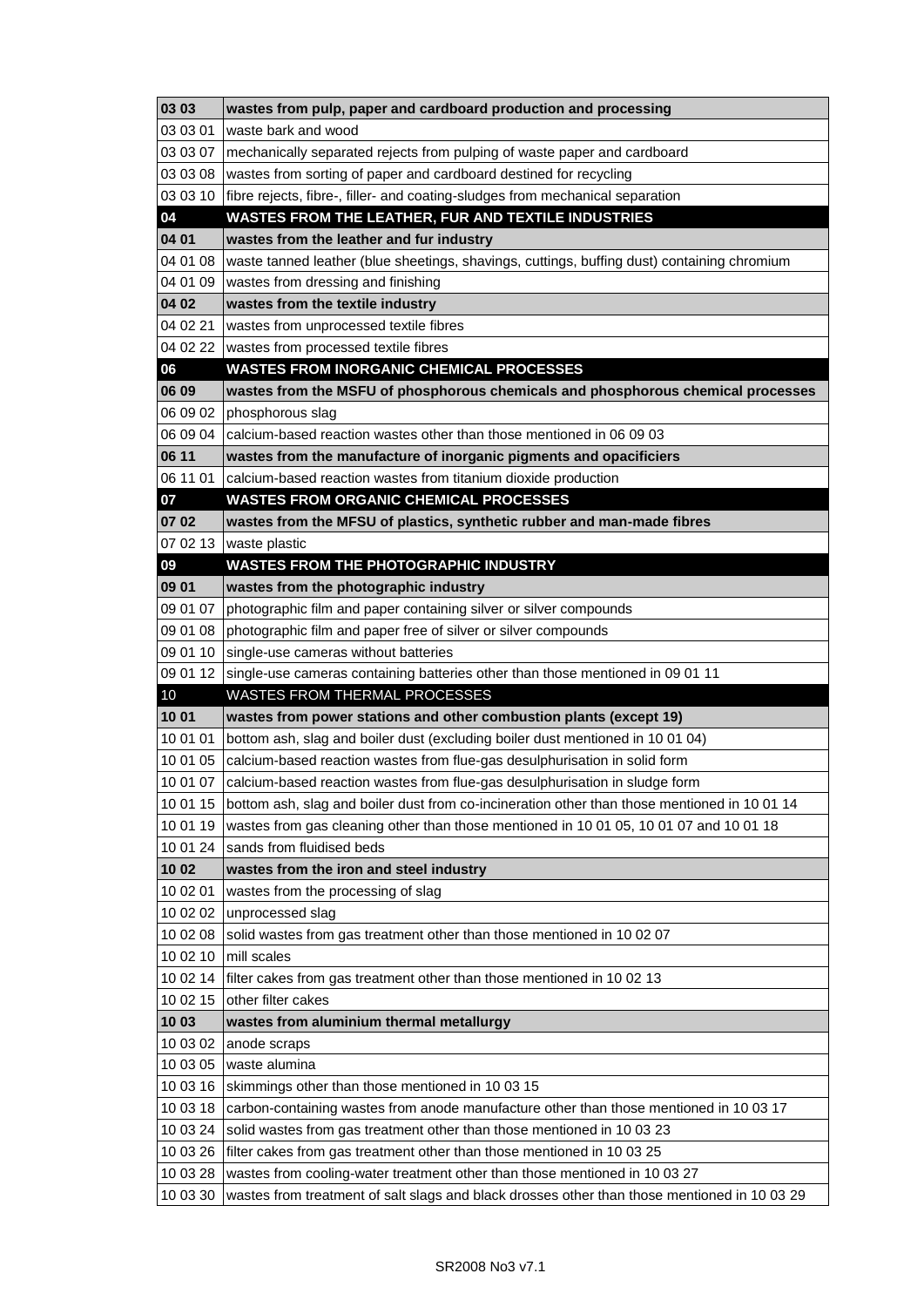| 1004     | wastes from lead thermal metallurgy                                                                  |
|----------|------------------------------------------------------------------------------------------------------|
| 10 04 10 | wastes from cooling-water treatment other than those mentioned in 10 04 09                           |
| 10 05    | wastes from zinc thermal metallurgy                                                                  |
| 10 05 01 | slags from primary and secondary production                                                          |
| 10 05 09 | wastes from cooling-water treatment other than those mentioned in 10 05 08                           |
| 10 05 11 | dross and skimmings other than those mentioned in 10 05 10                                           |
| 10 06    | wastes from copper thermal metallurgy                                                                |
| 10 06 01 | slags from primary and secondary production                                                          |
| 10 06 02 | dross and skimmings from primary and secondary production                                            |
| 10 06 10 | wastes from cooling-water treatment other than those mentioned in 10 06 09                           |
| 10 07    | wastes from silver, gold and platinum thermal metallurgy                                             |
| 10 07 01 | slags from primary and secondary production                                                          |
| 10 07 02 | dross and skimmings from primary and secondary production                                            |
| 10 07 03 | solid wastes from gas treatment                                                                      |
| 10 07 05 | filter cakes from gas treatment                                                                      |
| 10 07 08 | wastes from cooling-water treatment other than those mentioned in 10 07 07                           |
| 10 08    | wastes from other non-ferrous thermal metallurgy                                                     |
| 10 08 09 | other slags                                                                                          |
| 10 08 11 | dross and skimmings other than those mentioned in 1008 10                                            |
| 10 08 13 | carbon-containing wastes from anode manufacture other than those mentioned in 10 08 12               |
| 10 08 14 | anode scrap                                                                                          |
| 10 08 18 | filter cakes from flue-gas treatment other than those mentioned in 10 08 17                          |
| 10 08 20 | wastes from cooling-water treatment other than those mentioned in 10 08 19                           |
| 10 09    | wastes from casting of ferrous pieces                                                                |
| 10 09 03 | furnace slag                                                                                         |
| 10 09 06 | casting cores and moulds which have not undergone pouring other than those mentioned in 10           |
|          | 09 05                                                                                                |
| 10 09 08 | casting cores and moulds which have undergone pouring other than those mentioned in 10 09<br>07      |
| 10 09 14 | waste binders other than those mentioned in 10 09 13                                                 |
| 10 09 16 | waste crack-indicating agent other than those mentioned in 10 09 15                                  |
| 10 10    | wastes from casting of non-ferrous pieces                                                            |
|          | 10 10 03   furnace slag                                                                              |
| 10 10 06 | casting cores and moulds which have not undergone pouring, other than those mentioned in 10<br>10 05 |
| 10 10 08 | casting cores and moulds which have undergone pouring, other than those mentioned in 10 10<br>07     |
| 10 10 14 | waste binders other than those mentioned in 10 10 13                                                 |
| 10 10 16 | waste crack-indicating agent other than those mentioned in 10 10 15                                  |
| 10 11    | wastes from manufacture of glass and glass products                                                  |
| 10 11 03 | waste glass-based fibrous materials                                                                  |
| 10 11 10 | waste preparation mixture before thermal processing, other than those mentioned in 10 11 09          |
| 10 11 12 | waste glass other than those mentioned in 10 11 11                                                   |
| 10 11 16 | solid wastes from flue-gas treatment other than those mentioned in 10 11 15                          |
| 10 11 18 | filter cakes from flue-gas treatment other than those mentioned in 10 11 17                          |
| 10 12    | wastes from manufacture of ceramic goods, bricks, tiles and construction products                    |
| 10 12 01 | waste preparation mixture before thermal processing                                                  |
| 10 12 05 | filter cakes from gas treatment                                                                      |
| 10 12 06 | discarded moulds                                                                                     |
| 10 12 08 | waste ceramics, bricks, tiles and construction products (after thermal processing)                   |
| 10 12 10 | solid wastes from gas treatment other than those mentioned in 10.1209                                |
|          |                                                                                                      |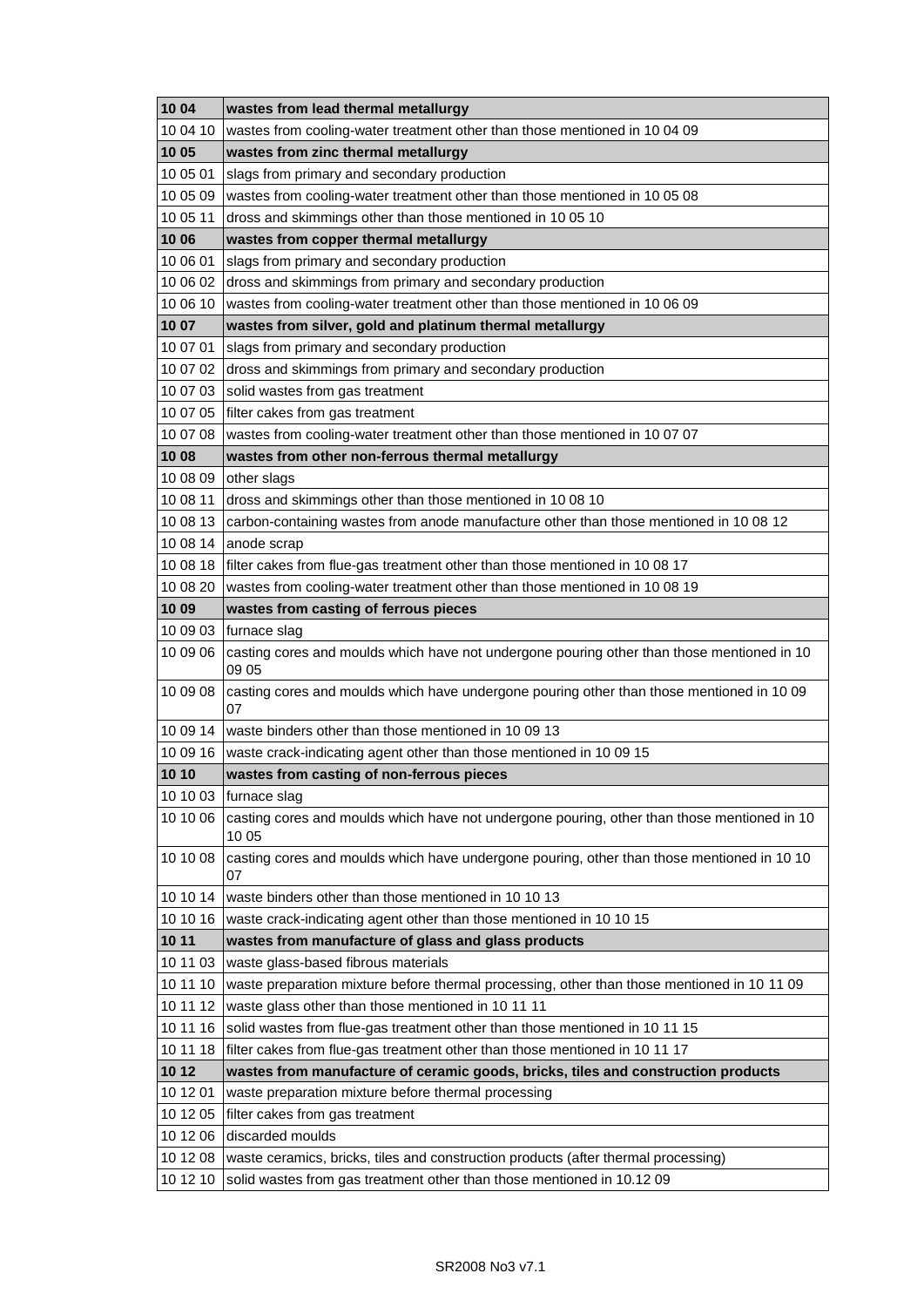| 10 12 12        | wastes from glazing other than those mentioned in 10.12.11                                                                                                                                              |
|-----------------|---------------------------------------------------------------------------------------------------------------------------------------------------------------------------------------------------------|
| 10 13           | wastes from manufacture of cement, lime and plaster and articles and products made<br>from them                                                                                                         |
| 10 13 01        | waste preparation mixture before thermal processing                                                                                                                                                     |
| 10 13 04        | wastes from calcination and hydration of lime                                                                                                                                                           |
| 10 13 07        | filter cakes from gas treatment                                                                                                                                                                         |
| 10 13 10        | wastes from asbestos-cement manufacture other than those mentioned in 10 13 09                                                                                                                          |
| 10 13 11        | wastes from cement-based composite materials other than those mentioned in 10 13 09 and 10<br>13 10                                                                                                     |
| 10 13 13        | solid wastes from gas treatment other than those mentioned in 10 13 12                                                                                                                                  |
| 10 13 14        | waste concrete                                                                                                                                                                                          |
| $\overline{11}$ | WASTES FROM CHEMICAL SURFACE TREATMENT AND COATING OF METALS AND<br>OTHER MATERIALS; NON-FERROUS HYDRO METALLURGY                                                                                       |
| 11 01           | wastes from chemical surface treatment and coating of metals and other materials (for                                                                                                                   |
|                 | example galvanic processes, zinc coating processes, pickling processes, etching,                                                                                                                        |
|                 | phosphating, alkaline degreasing, anodising)                                                                                                                                                            |
| 11 01 10        | filter cakes other than those mentioned in 11 01 09                                                                                                                                                     |
| 11 01 14        | degreasing wastes other than those mentioned in 11 01 13                                                                                                                                                |
| 11 02           | wastes from non-ferrous hydrometallurgical processes                                                                                                                                                    |
| 11 02 03        | wastes from the production of anodes for aqueous electrolytical processes                                                                                                                               |
| 11 02 06        | wastes from copper hydrometallurgical processes other than those mentioned in 11 02 05                                                                                                                  |
| 11 05           | wastes from hot galvanising processes                                                                                                                                                                   |
| 11 05 01        | hard zinc                                                                                                                                                                                               |
| 11 05 02        | Izinc ash                                                                                                                                                                                               |
| 12              | WASTES FROM SHAPING AND PHYSICAL AND MECHANICAL SURFACE TREATMENT OF<br><b>METALS AND PLASTICS</b>                                                                                                      |
| 1201            | wastes from shaping and physical and mechanical surface treatment of metals and<br>plastics                                                                                                             |
| 12 01 01        | ferrous metal filings and turnings                                                                                                                                                                      |
| 12 01 03        | non-ferrous metal filings and turnings                                                                                                                                                                  |
| 12 01 05        | plastics shavings and turnings                                                                                                                                                                          |
| 12 01 13        | welding wastes                                                                                                                                                                                          |
| 12 01 17        | waste blasting material other than those mentioned in 12 01 16                                                                                                                                          |
| 12 01 21        | spent grinding bodies and grinding materials other than those mentioned in 120120                                                                                                                       |
| 15              | WASTE PACKAGING; ABSORBENTS, WIPING CLOTHS, FILTER MATERIALS AND<br>PROTECTIVE CLOTHING NOT OTHERWISE SPECIFIED                                                                                         |
| 15 01           | packaging (including separately collected municipal packaging waste)                                                                                                                                    |
| 15 01 01        | paper and cardboard packaging                                                                                                                                                                           |
| 15 01 02        | plastic packaging                                                                                                                                                                                       |
| 15 01 03        | wooden packaging                                                                                                                                                                                        |
| 15 01 04        | metallic packaging                                                                                                                                                                                      |
| 15 01 05        | composite packaging                                                                                                                                                                                     |
| 15 01 06        | mixed packaging                                                                                                                                                                                         |
| 15 01 07        | glass packaging                                                                                                                                                                                         |
| 15 01 09        | textile packaging                                                                                                                                                                                       |
| 15 02           | absorbents, filter materials, wiping cloths and protective clothing                                                                                                                                     |
| 15 02 03        | absorbents, filter materials, wiping cloths and protective clothing other than those mentioned in<br>15 02 02                                                                                           |
| 16              | WASTES NOT OTHERWISE SPECIFIED IN THE LIST                                                                                                                                                              |
| 16 01           | end-of-life vehicles from different means of transport [including off-road machinery] and<br>wastes from dismantling of end-of-life vehicles and vehicle maintenance (except 13,14, 16<br>06 and 16 08) |
| 16 01 03        | end-of-life tyres                                                                                                                                                                                       |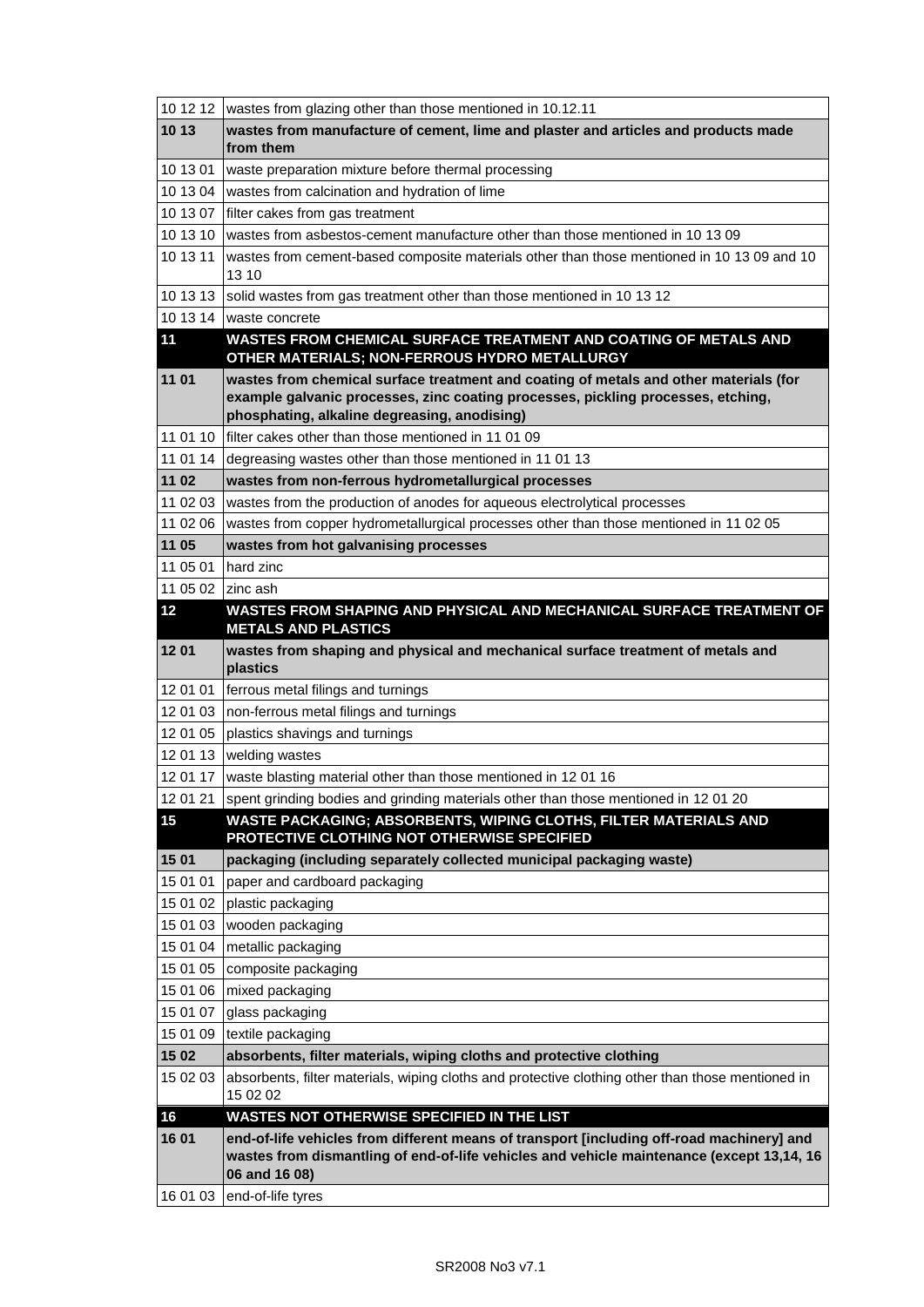| 16 02            | wastes from electrical and electronic equipment                                                                                                                    |
|------------------|--------------------------------------------------------------------------------------------------------------------------------------------------------------------|
| 16 02 14         | discarded equipment other than those mentioned in 16 02 09 to 16 02 13                                                                                             |
| 16 02 16         | components removed from discarded equipment other than those mentioned in 16 02 15                                                                                 |
| 16 03            | off-specification batches and unused products                                                                                                                      |
| 16 03 04         | inorganic wastes other than those mentioned in 16 03 03                                                                                                            |
| 16 03 06         | organic wastes other than those mentioned in 16 03 05                                                                                                              |
| 16 06            | batteries and accumulators                                                                                                                                         |
| 16 06 04         | alkaline batteries (except 16 06 03)                                                                                                                               |
| 16 06 05         | other batteries and accumulators                                                                                                                                   |
| 16 11            | waste linings and refractories                                                                                                                                     |
| 16 11 02         | carbon-based linings and refractories from metallurgical processes others than those mentioned<br>in 16 11 01                                                      |
| 16 11 04         | other linings and refractories from metallurgical processes other than those mentioned in 16 11<br>03                                                              |
| 16 11 06         | linings and refractories from non-metallurgical processes others than those mentioned in 16 11<br>05                                                               |
| 17               | <b>CONSTRUCTION AND DEMOLITION WASTES (INCLUDING EXCAVATED SOIL FROM</b><br><b>CONTAMINATED SITES)</b>                                                             |
| 1701             | concrete, bricks, tiles and ceramics                                                                                                                               |
| 17 01 01         | concrete                                                                                                                                                           |
| 17 01 02         | bricks                                                                                                                                                             |
| 17 01 03         | l tiles and ceramics                                                                                                                                               |
| 17 01 07         | mixtures of concrete, bricks, tiles and ceramics other than those mentioned in 17 01 06                                                                            |
| 1702             | wood, glass and plastic                                                                                                                                            |
| 17 02 01         | wood                                                                                                                                                               |
| 17 02 02         | glass                                                                                                                                                              |
| 17 02 03         | plastic                                                                                                                                                            |
| 1703             | bituminous mixtures, coal tar and tarred products                                                                                                                  |
| 17 03 02         | bituminous mixtures other than those mentioned in 17 03 01                                                                                                         |
| 1704             | metals (including their alloys)                                                                                                                                    |
| 17 04 01         | copper, bronze, brass                                                                                                                                              |
| 17 04 02         | aluminium                                                                                                                                                          |
| 17 04 03 lead    |                                                                                                                                                                    |
| 17 04 04         | zinc                                                                                                                                                               |
| 17 04 05         | liron and steel                                                                                                                                                    |
| 17 04 06         | ltin                                                                                                                                                               |
| 17 04 07         | mixed metals                                                                                                                                                       |
| 17 04 11         | cables other than those mentioned in 17 04 10                                                                                                                      |
| 1705             | soil (including excavated soil from contaminated sites), stones and dredging spoil                                                                                 |
| 17 05 04         | soil and stones other than those mentioned in 17 05 03                                                                                                             |
| 17 05 08         | track ballast other than those mentioned in 17 05 07                                                                                                               |
| 1706             | insulation materials and asbestos-containing construction materials                                                                                                |
| 17 06 04         | insulation materials other than those mentioned in 17 06 01 and 17 06 03                                                                                           |
| 1708             | gypsum-based construction material                                                                                                                                 |
| 17 08 02         | gypsum-based construction materials other than those mentioned in 17 08 01                                                                                         |
| 1709<br>17 09 04 | other construction and demolition wastes                                                                                                                           |
|                  | mixed construction and demolition wastes other than those mentioned in 17 09 01, 17 09 02 and<br>17 09 03                                                          |
| 19               | WASTES FROM WASTE MANAGEMENT FACILITIES, OFF-SITE WASTE WATER<br>TREATMENT PLANTS AND PREPARATION OF WATER INTENDED FOR HUMAN<br><b>CONSUMPTION/INDUSTRIAL USE</b> |
| 1901             | wastes from incineration or pyrolysis of waste                                                                                                                     |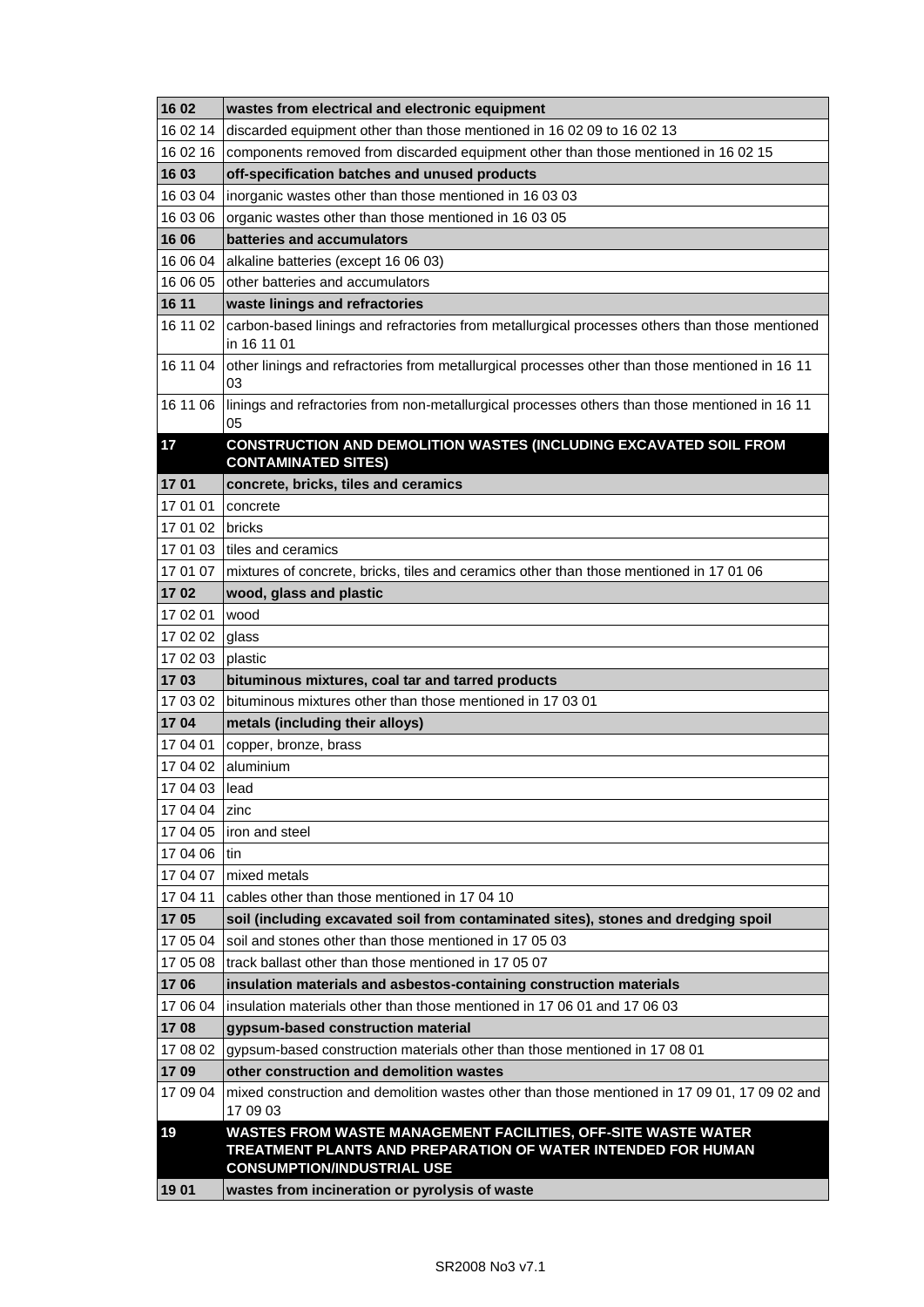|          | 19 01 02   ferrous materials removed from bottom ash                                                                                       |
|----------|--------------------------------------------------------------------------------------------------------------------------------------------|
| 19 01 12 | bottom ash and slag other than those mentioned in 19 01 11                                                                                 |
| 19 01 18 | pyrolysis wastes other than those mentioned in 1901 17                                                                                     |
| 19 01 19 | sands from fluidised beds                                                                                                                  |
| 1902     | wastes from physico/chemical treatments of waste (including dechromatation,<br>decyanidation, neutralisation)                              |
| 19 02 03 | premixed wastes composed only of non-hazardous wastes                                                                                      |
| 19 02 10 | combustible wastes other than those mentioned in 1902 08 and 1902 09                                                                       |
| 1904     | vitrified waste and wastes from vitrification                                                                                              |
| 19 04 01 | vitrified waste                                                                                                                            |
| 19 05    | wastes from aerobic treatment of solid wastes                                                                                              |
| 19 05 01 | non-composted fraction of municipal and similar wastes                                                                                     |
| 19 05 02 | non-composted fraction of animal and vegetable waste                                                                                       |
| 19 05 03 | off-specification compost                                                                                                                  |
| 19 12    | wastes from the mechanical treatment of waste (for example sorting, crushing,<br>compacting, pelletising) not otherwise specified          |
| 19 12 01 | paper and cardboard                                                                                                                        |
| 19 12 02 | Iferrous metal                                                                                                                             |
| 19 12 03 | non-ferrous metal                                                                                                                          |
| 19 12 04 | plastic and rubber                                                                                                                         |
| 19 12 05 | glass                                                                                                                                      |
| 19 12 07 | wood other than that mentioned in 19 12 06                                                                                                 |
| 19 12 08 | textiles                                                                                                                                   |
| 19 12 09 | minerals (for example sand, stones)                                                                                                        |
| 19 12 10 | combustible waste (refuse derived fuel)                                                                                                    |
|          |                                                                                                                                            |
| 19 13    | wastes from soil and groundwater remediation                                                                                               |
| 19 13 02 | solid wastes from soil remediation other than those mentioned in 19 13 01                                                                  |
| 20       | MUNICIPAL WASTES (HOUSEHOLD WASTE AND SIMILAR COMMERCIAL, INDUSTRIAL<br>AND INSTITUTIONAL WASTES) INCLUDING SEPARATELY COLLECTED FRACTIONS |
| 20 01    | separately collected fractions (except 15 01)                                                                                              |
| 20 01 01 | paper and cardboard                                                                                                                        |
| 20 01 02 | glass                                                                                                                                      |
|          | 20 01 08 biodegradable kitchen and canteen waste                                                                                           |
| 20 01 10 | clothes                                                                                                                                    |
| 20 01 11 | textiles                                                                                                                                   |
| 20 01 34 | batteries and accumulators other than those mentioned in 20 01 33                                                                          |
| 20 01 36 | discarded electrical and electronic equipment other than those mentioned in 20 01 21, 20 01 23<br>and 20 01 35                             |
| 20 01 38 | wood other than that mentioned in 20 01 37                                                                                                 |
| 20 01 39 | plastics                                                                                                                                   |
| 20 01 40 | metals                                                                                                                                     |
| 20 01 41 | wastes from chimney sweeping                                                                                                               |
| 20 02    | garden and park wastes (including cemetery waste)                                                                                          |
| 20 02 01 | biodegradable waste                                                                                                                        |
| 20 02 02 | soil and stones                                                                                                                            |
| 20 03    | other municipal wastes                                                                                                                     |
| 20 03 01 | mixed municipal waste                                                                                                                      |
| 20 03 02 | waste from markets                                                                                                                         |
| 20 03 03 | street-cleaning residues                                                                                                                   |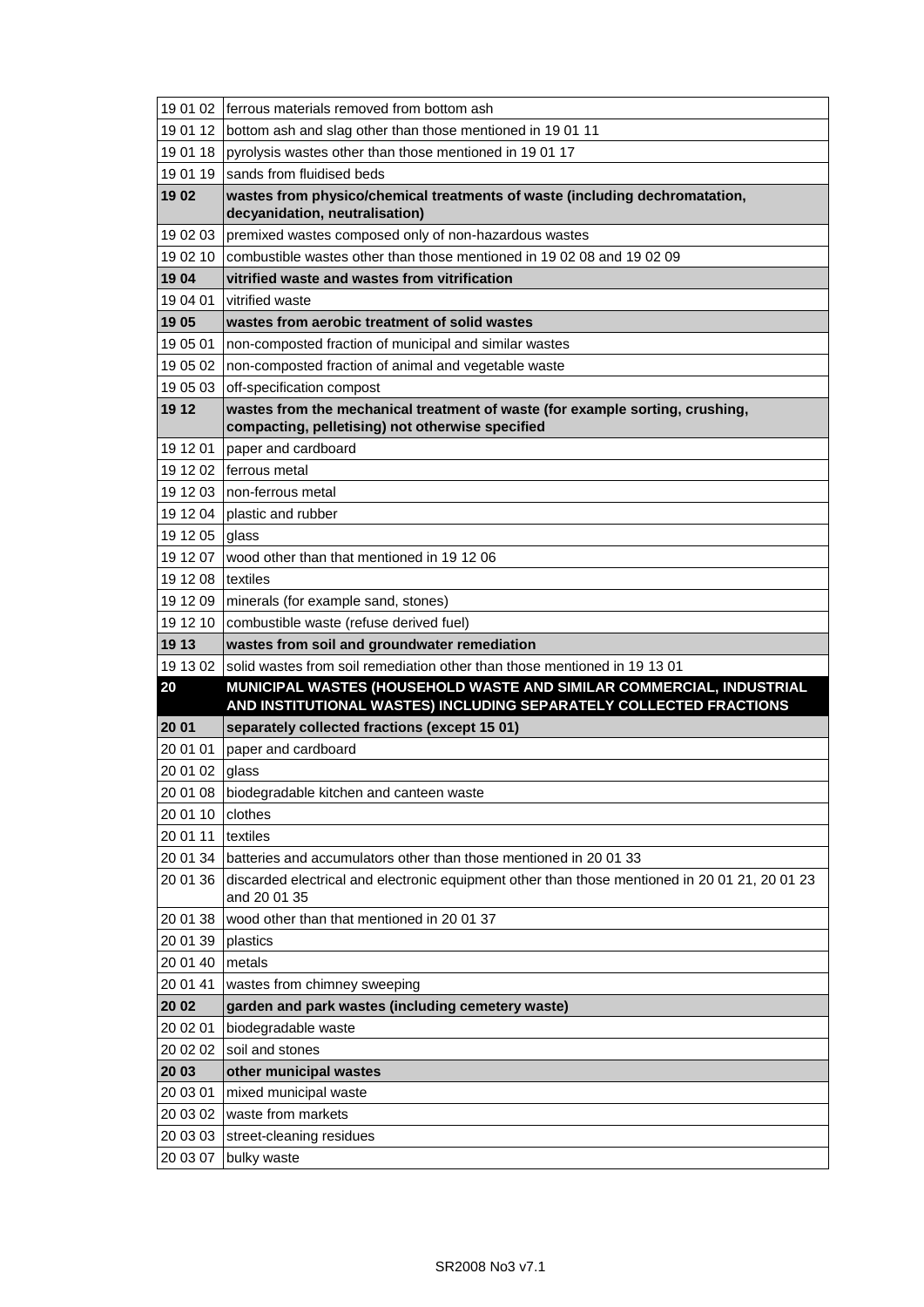# **2.3 Operating techniques**

2.3.1 The activities shall be operated using the techniques and in the manner described in Table 2.3 below.

#### **Table 2.3 Operating techniques**

- 1. Unless stored or treated outside as specified waste<sup>3</sup>:
	- a) all bulking, transfer or treatment of waste shall be carried out inside a building;
	- b) all waste shall be stored in a building or within a secure container.
	- c) all waste shall be stored and treated on an impermeable surface with sealed drainage system.
- 2. Specified waste shall be stored and treated on hard standing or on an impermeable surface with sealed drainage system.

### **2.4 The site**

- 2.4.1 The activities shall not extend beyond the site, being the land shown edged in green on the site plan attached to the permit.
- 2.4.2 The activities shall not be carried out within 500 metres of a European Site or a SSSI.
- 2.4.3 The activities shall not be carried out within 50m of any well spring or borehole used for the supply of water for human consumption. This must include private water supplies.
- 2.4.4 No treatment of specified waste, unless undertaken in a building, shall take place within a specified AQMA.

### **2.5 Technical Requirements**

#### **Waste battery and accumulator treatment**

2.5.1 Treatment of waste batteries and accumulators must meet the minimum requirements set out in Annex III, Part A of Directive 2006/66/EC of the European Parliament and of the Council on batteries and accumulators and waste batteries and accumulators and repealing Directive 91/157/EEC.

# **3 – Emissions and monitoring**

## **3.1 Emissions of substances not controlled by emission limits**

- 3.1.1 Emissions of substances not controlled by emission limits (excluding odour) shall not cause pollution. The operator shall not be taken to have breached this rule if appropriate measures, including, but not limited to, those specified in any approved emissions management plan, have been taken to prevent or where that is not practicable, to minimise, those emissions.
- 3.1.2 The operator shall:

 $\overline{a}$ 

- (a) if notified by Natural Resources Wales that the activities are giving rise to pollution, submit to Natural Resources Wales for approval within the period specified, an emissions management plan;
- (b) implement the approved emissions management plan, from the date of approval, unless otherwise agreed in writing by Natural Resources Wales.

<sup>&</sup>lt;sup>3</sup> "specified waste" is defined in section 4.4 of these standard rules.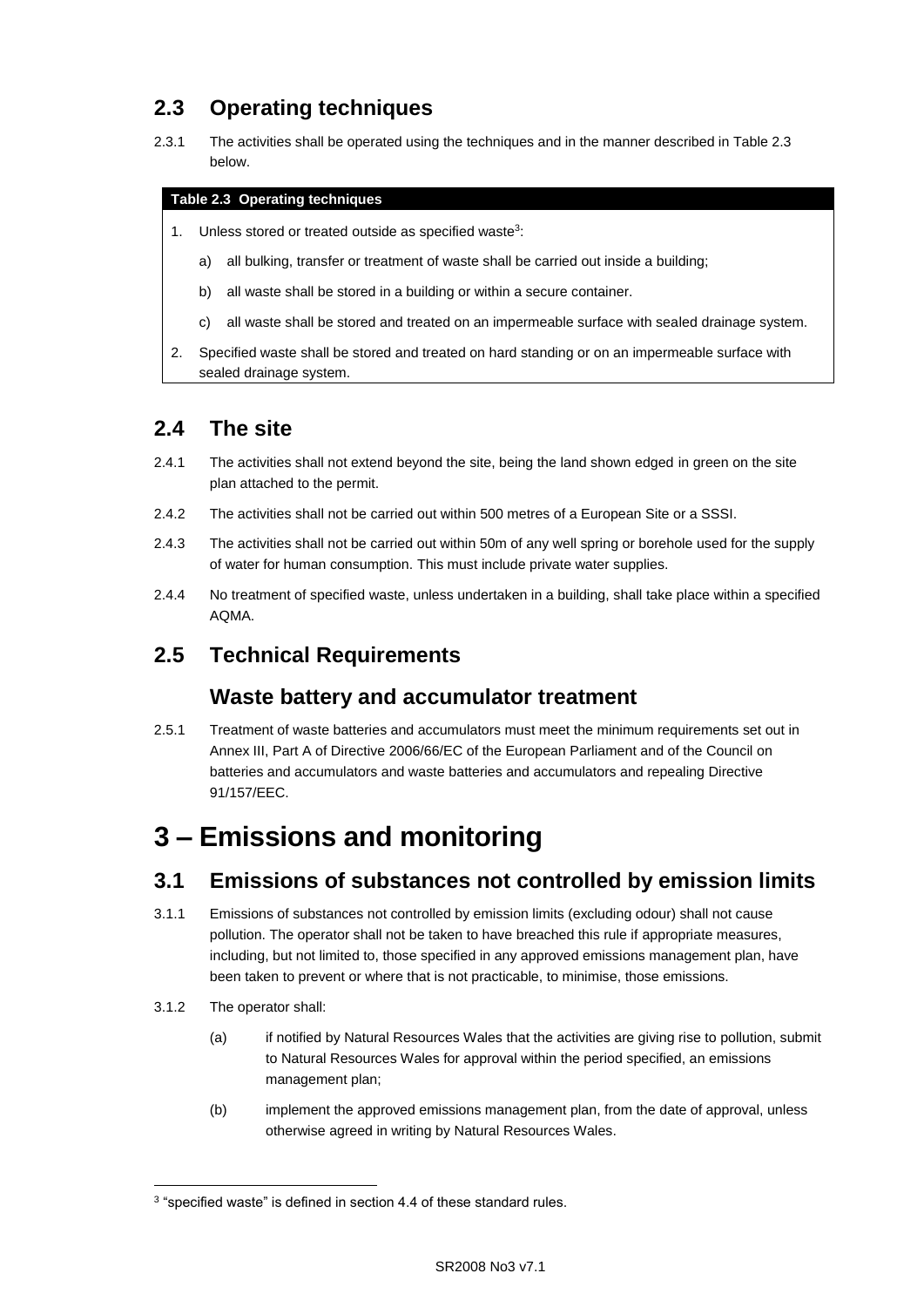3.1.3 All liquids in containers, whose emission to water or land could cause pollution, shall be provided with secondary containment, unless the operator has used other appropriate measures to prevent or where that is not practicable, to minimise, leakage and spillage from the primary container.

## **3.2 Odour**

- 3.2.1 Emissions from the activities shall be free from odour at levels likely to cause pollution outside the site, as perceived by an authorised officer of Natural Resources Wales, unless the operator has used appropriate measures, including, but not limited to, those specified in any approved odour management plan, to prevent or where that is not practicable, to minimise, the odour.
- 3.2.2 The operator shall:
	- (a) if notified by Natural Resources Wales that the activities are giving rise to pollution outside the site due to odour, submit to Natural Resources Wales for approval within the period specified, an odour management plan;
	- (b) implement the approved odour management plan, from the date of approval, unless otherwise agreed in writing by Natural Resources Wales.

## **3.3 Noise and vibration**

- 3.3.1 Emissions from the activities shall be free from noise and vibration at levels likely to cause pollution outside the site, as perceived by an authorised officer of Natural Resources Wales, unless the operator has used appropriate measures, including, but not limited to, those specified in any approved noise and vibration management plan, to prevent or where that is not practicable, to minimise, the noise and vibration.
- 3.3.2 The operator shall:
	- (a) if notified by Natural Resources Wales that the activities are giving rise to pollution outside the site due to noise and vibration, submit to Natural Resources Wales for approval within the period specified, a noise and vibration management plan;
	- (b) implement the approved noise and vibration management plan, from the date of approval, unless otherwise agreed in writing by Natural Resources Wales.

## **3.4 Fire**

- 3.4.1 The operator shall manage and operate the activities in accordance with a written fire prevention plan using the current, relevant fire prevention plan guidance.
- 3.4.2 The operator shall:
	- (a) if notified by Natural Resources Wales that the activities could cause a fire risk, submit to Natural Resources Wales a fire prevention plan which identifies and minimises the risks of fire;
	- (b) operate the activity in accordance with the fire prevention plan, from the date of submission, unless otherwise agreed in writing by Natural Resources Wales.

# **4 – Information**

### **4.1 Records**

- 4.1.1 All records required to be made by these standard rules shall:
	- (a) be legible;
	- (b) be made as soon as reasonably practicable;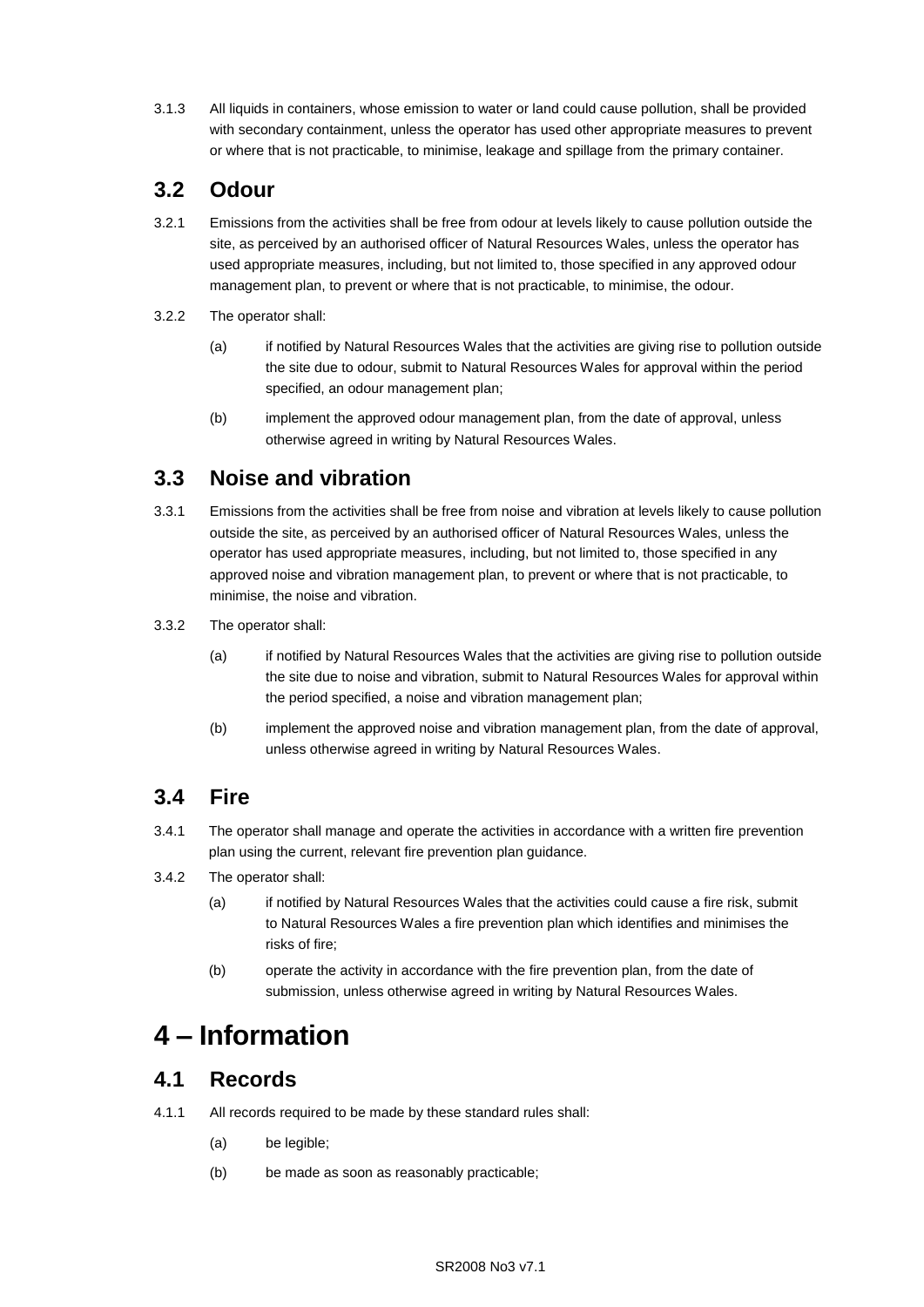- (c) if amended, be amended in such a way that the original and any subsequent amendments remain legible or are capable of retrieval; and
- (d) be retained, unless otherwise agreed by Natural Resources Wales, for at least 6 years from the date when the records were made, or in the case of the following records until permit surrender:
	- (i) off-site environmental effects; and
	- (ii) matters which affect the condition of land and groundwater.
- 4.1.2 The operator shall keep on site all records, plans and the management system required to be maintained by these standard rules, unless otherwise agreed in writing by Natural Resources Wales.

### **4.2 Reporting**

- 4.2.1 The operator shall send all reports and notifications required by these standard rules to Natural Resources Wales using the contact details supplied in writing by Natural Resources Wales.
- 4.2.2 Within one month of the end of each quarter, the operator shall submit to Natural Resources Wales using the form made available for the purpose, the information specified on the form relating to the site and the waste accepted and removed from it during the previous quarter.

### **4.3 Notifications**

- 4.3.1 Natural Resources Wales shall be notified without delay following the detection of:
	- (a) any malfunction, breakdown or failure of equipment or techniques, accident or emission of a substance not controlled by an emission limit which has caused, is causing or may cause significant pollution;
	- (b) the breach of a limit specified in these standard rules; or
	- (c) any significant adverse environmental effects.
- 4.3.2 Written confirmation of actual or potential pollution incidents and breaches of emission limits shall be submitted within 24 hours.
- 4.3.3 Where Natural Resources Wales has requested in writing that it shall be notified when the operator is to undertake monitoring and/or spot sampling, the operator shall inform Natural Resources Wales when the relevant monitoring and/or spot sampling is to take place. The operator shall provide this information to Natural Resources Wales at least 14 days before the date the monitoring is to be undertaken.
- 4.3.4 Natural Resources Wales shall be notified within 14 days of the occurrence of the following matters except where such disclosure is prohibited by Stock Exchange rules:
	- a) Where the operator is a registered company:
	- any change in the operator's trading name, registered name or registered office address; and
	- any steps taken with a view to the operator going into administration, entering into a company voluntary arrangement or being wound up.
	- b) Where the operator is a corporate body other than a registered company:
	- any change in the operator's name or address; and
	- any steps taken with a view to the dissolution of the operator.
	- c) In any other case:
	- the death of any of the named operators (where the operator consists of more than one named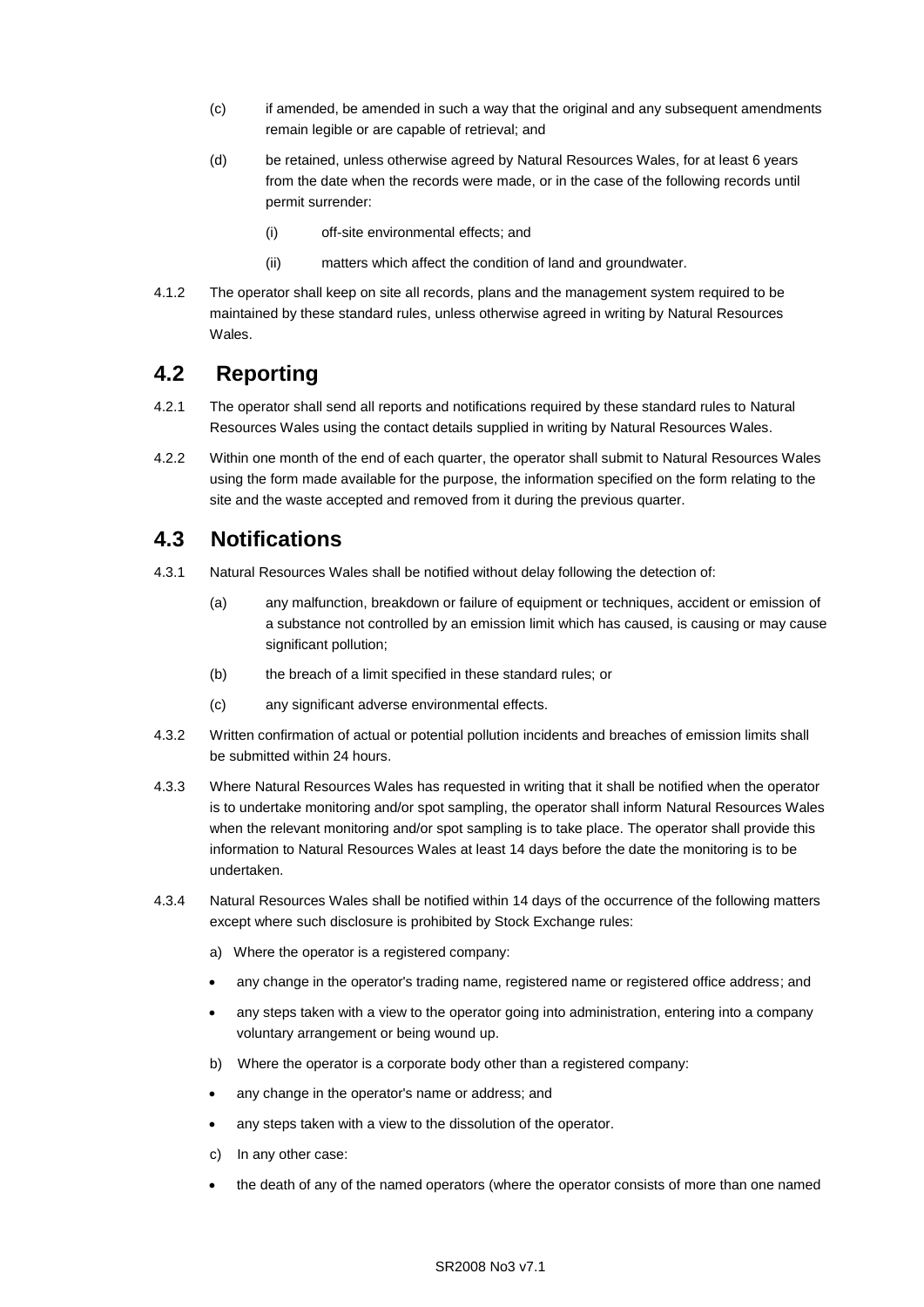individual);

- any change in the operator's name(s) or address(es); and
- any steps taken with a view to the operator, or any one of them, going into bankruptcy, entering into a composition or arrangement with creditors, or, in the case them being in a partnership, dissolving the partnership.

### **4.4 Interpretation**

- 4.4.1 In these standard rules the expressions listed below shall have the meaning given.
- 4.4.2 In these standard rules references to reports and notifications mean written reports and notifications, except when reference is being made to notification being made "without delay", in which case it may be provided by telephone.

*"accident"* means an accident that may result in pollution.

*"Annex I"* means Annex I to Directive 2008/98/EC of the European Parliament and of the Council on waste.

*"Annex II"* means Annex II to Directive 2008/98/EC of the European Parliament and of the Council on waste.

*"authorised officer*" means any person authorised by Natural Resources Wales under section 108(1) of The Environment Act 1995 to exercise, in accordance with the terms of any such authorisation, any power specified in Section 108(4) of that Act*.*

*"building"* means a construction that has the objective of providing sheltering cover and minimising emissions of noise, particulate matter, odour and litter.

*"D*" means a disposal operation provided for in Annex I to Directive 2008/98/EC of the European Parliament and of the Council on waste.

*"emissions of substances not controlled by emission limits"* means emissions of substances to air, water or land from the activities, either from emission points specified in these standard rules or from other localised or diffuse sources, which are not controlled by an emission limit.

*"European Site*" means Special Area of Conservation or candidate Special Area of Conservation or Special Protection Area or proposed Special Protection Area in England and Wales, within the meaning of Council Directives 79/409/EEC on the conservation of wild birds and 92/43/EEC on the conservation of natural habitats and of wild flora and fauna and the Conservation (Natural Habitats &c) Regulations 1994. Internationally designated Ramsar sites are dealt with in the same way as European sites as a matter of government policy and for the purpose of these rules will be considered as a European Site.

*"groundwater"* means all water, which is below the surface of the ground in the saturation zone and in direct contact with the ground or subsoil.

*"impermeable surface"* means a surface or pavement constructed and maintained to a standard sufficient to prevent the transmission of liquids beyond the pavement surface, and should be read in conjunction with the term "sealed drainage system" (below).

*"Natural Resources Wales"* means the Natural Resources Body for Wales established by article 3 of the Natural Resources Body for Wales (Establishment) Order 2012. The Natural Resources Body for Wales (Functions) Order 2013 transferred the relevant functions of the Countryside Council for Wales, and functions of the Environment Agency and the Forestry Commission in Wales to the Natural Resources Body for Wales.

*"pollution"* means emissions as a result of human activity which may—

- (a) be harmful to human health or the quality of the environment,
- (b) cause offence to a human sense,